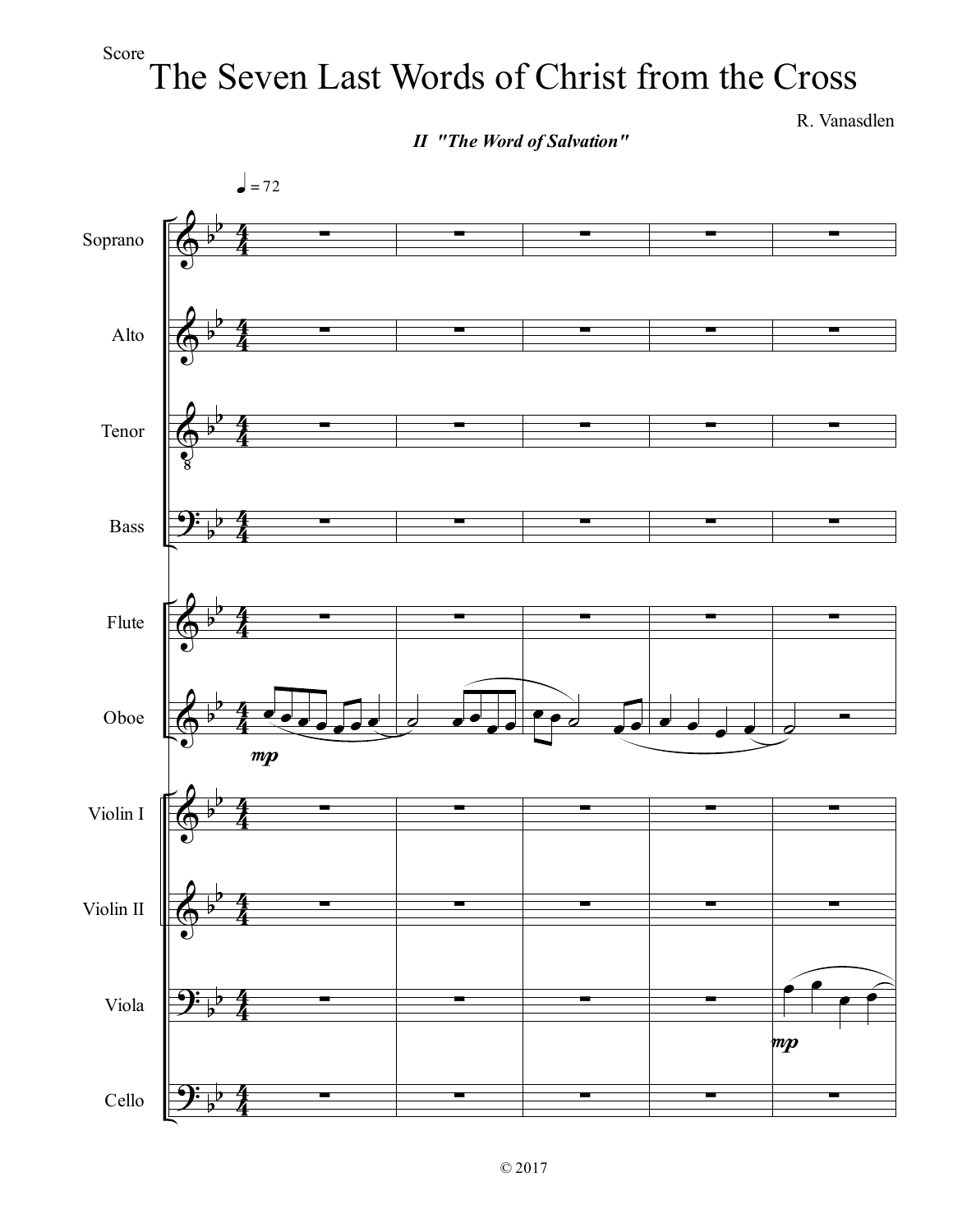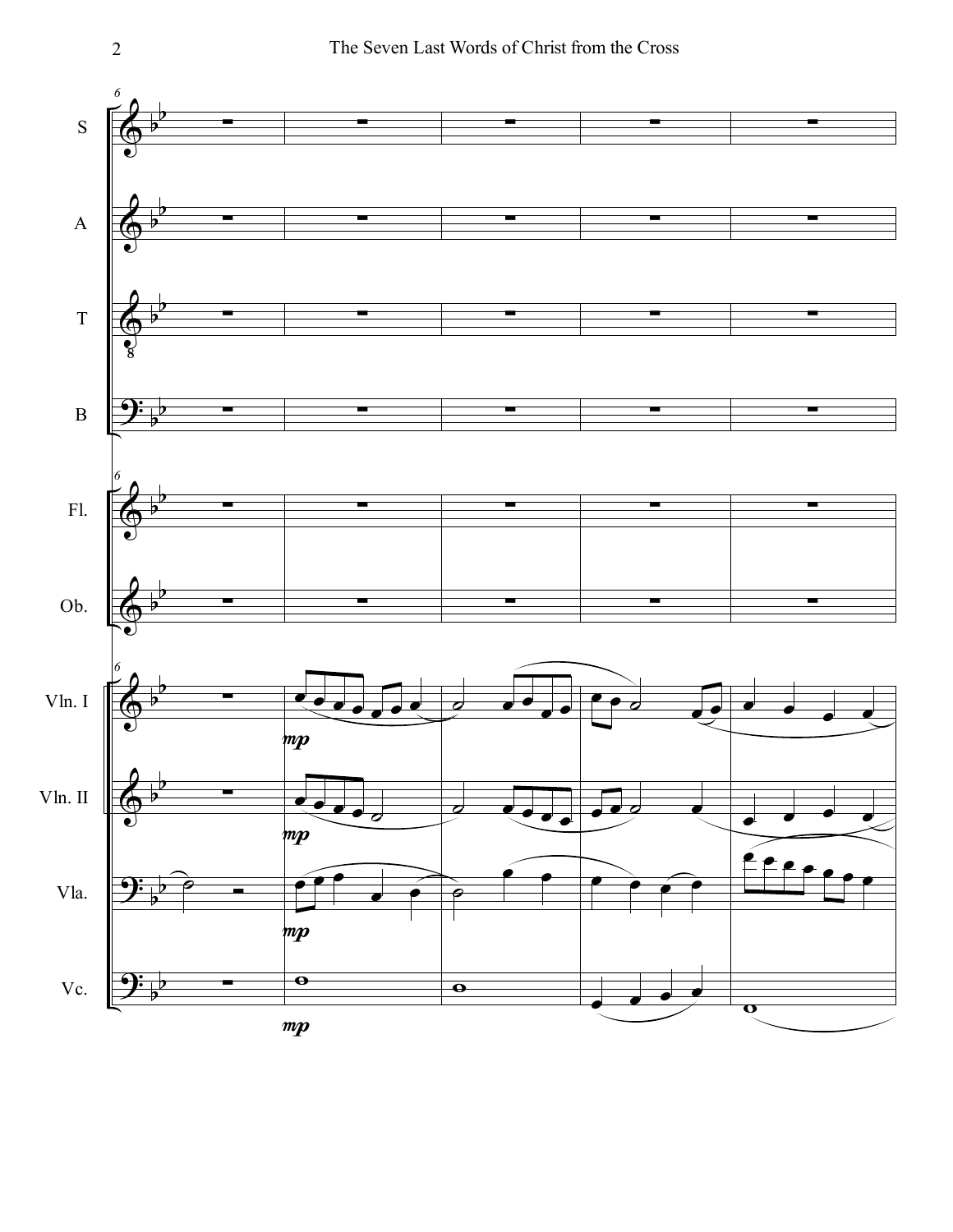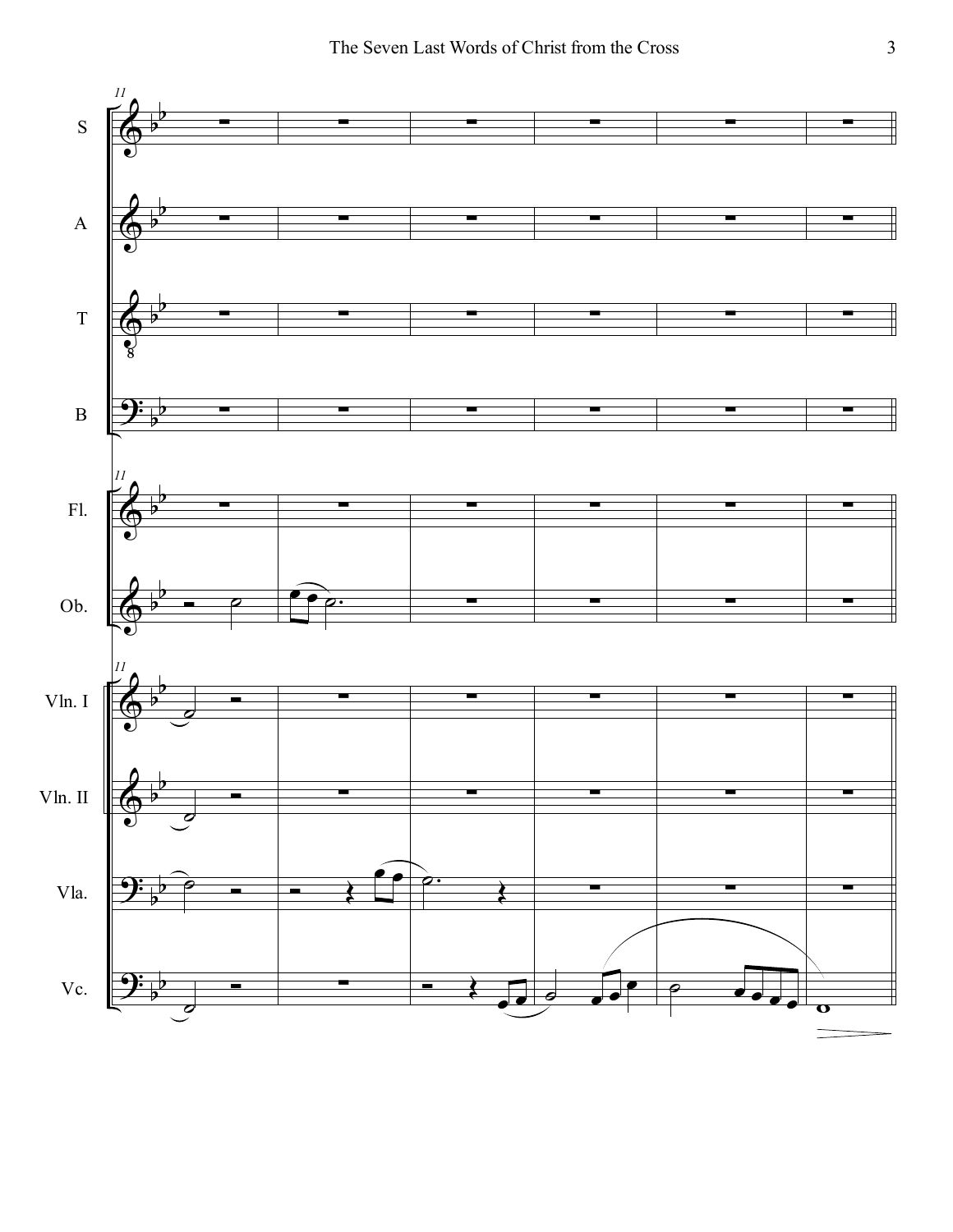

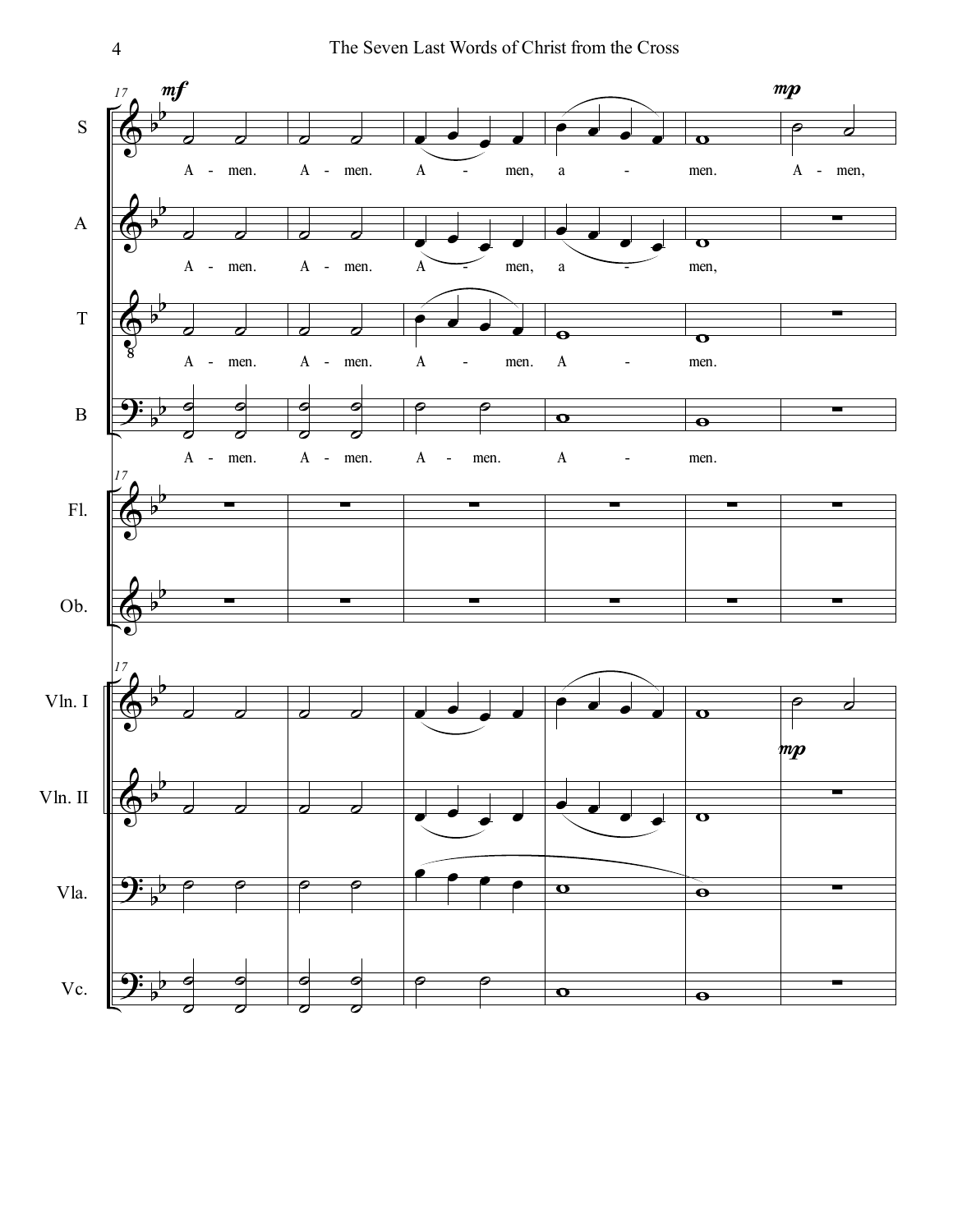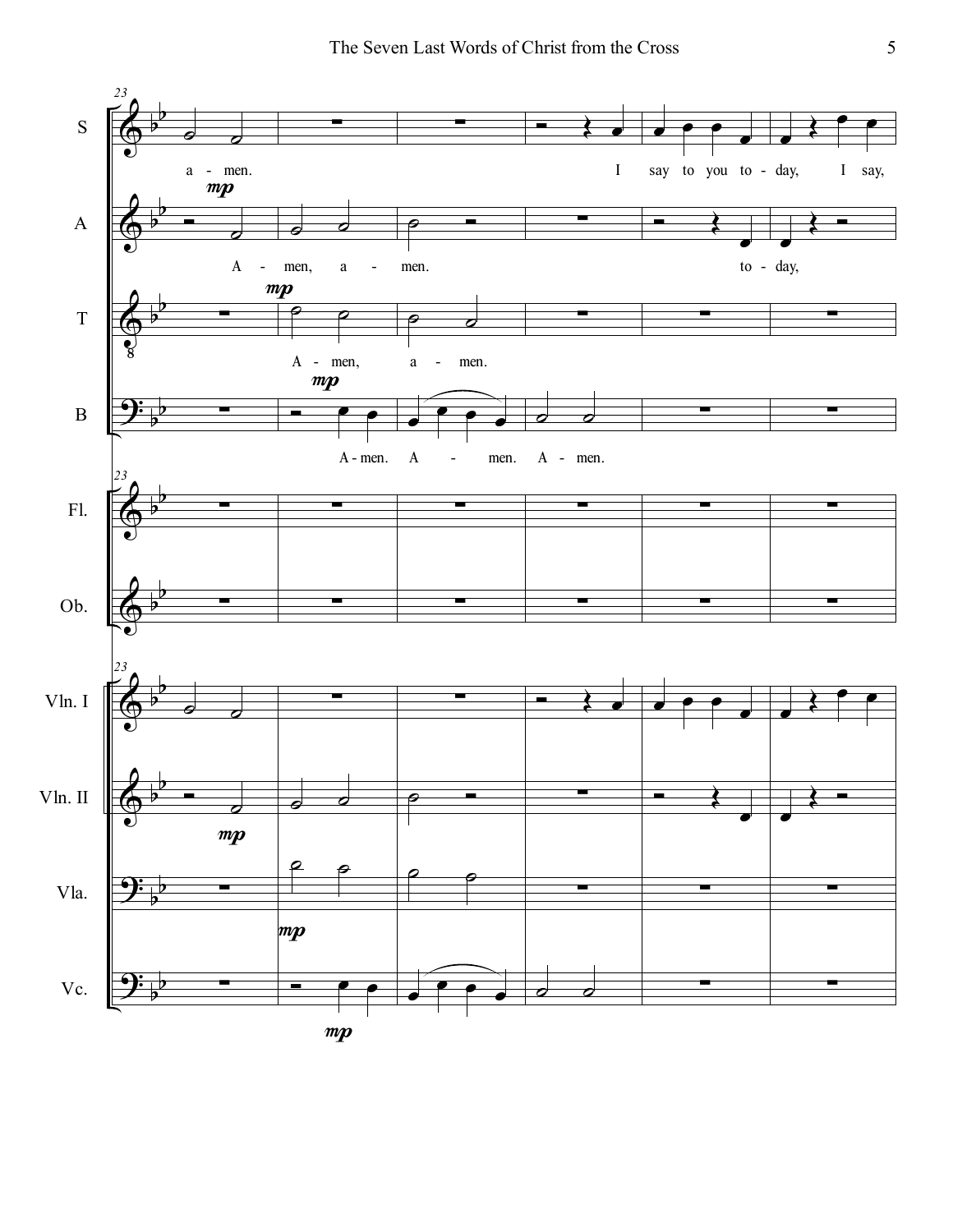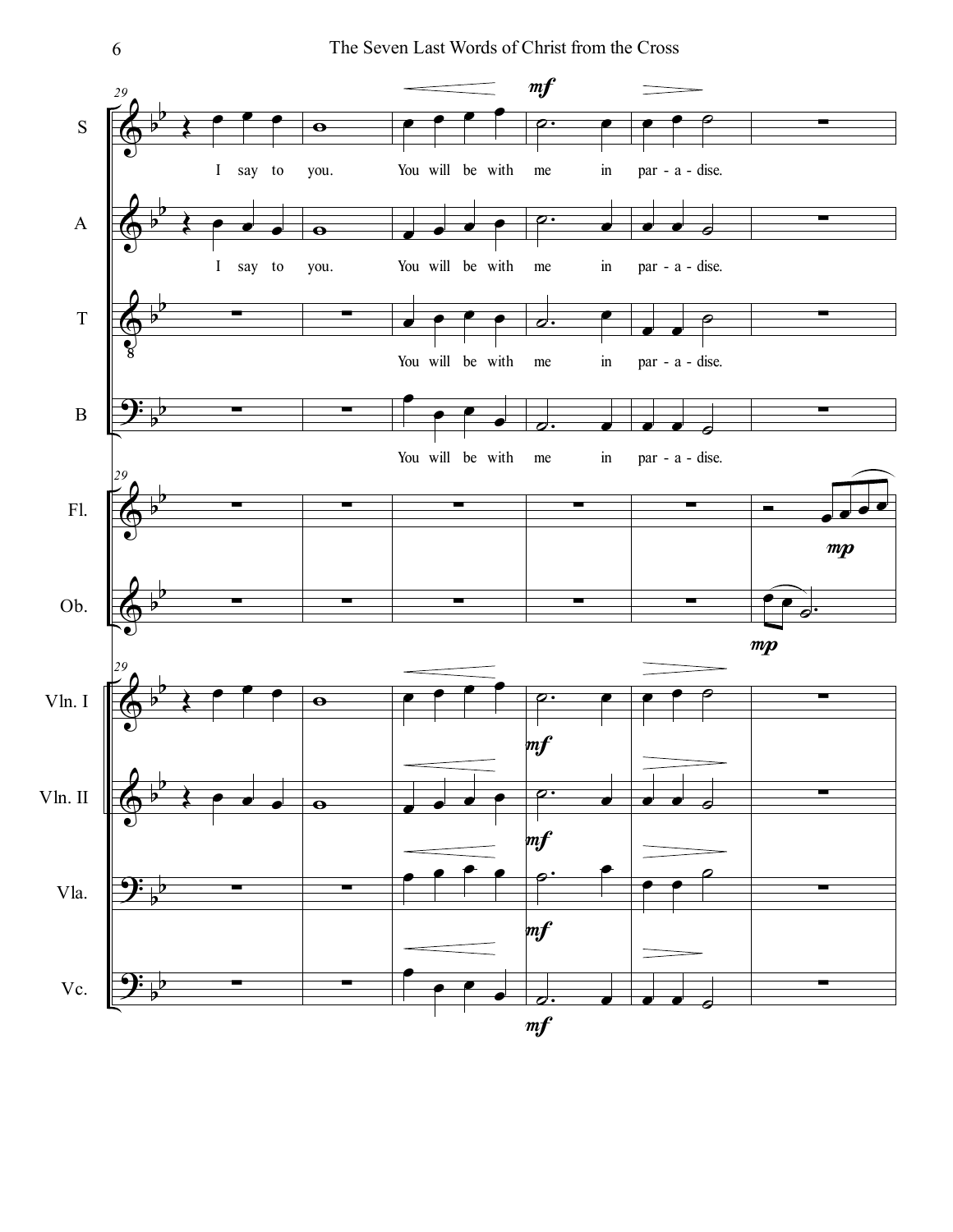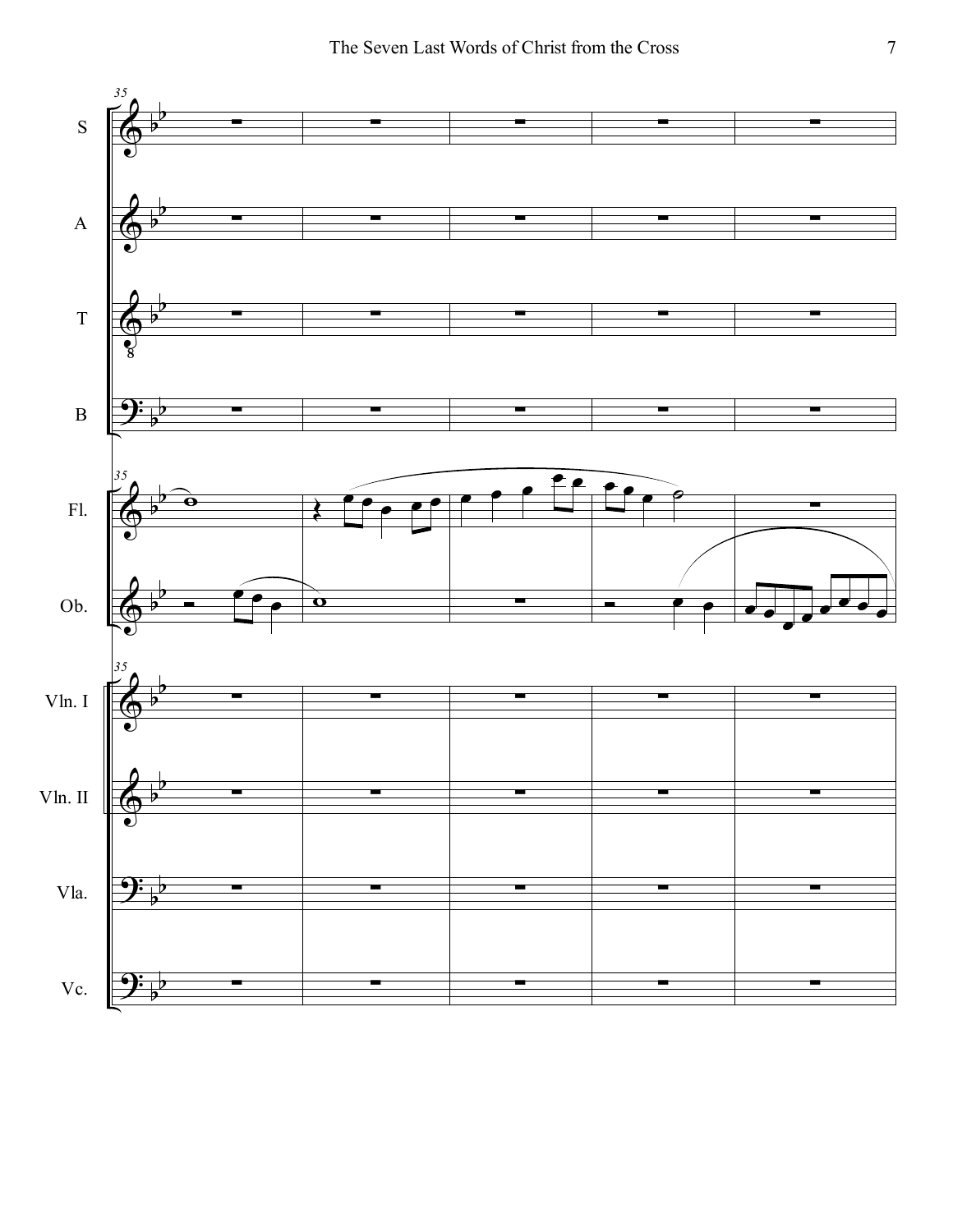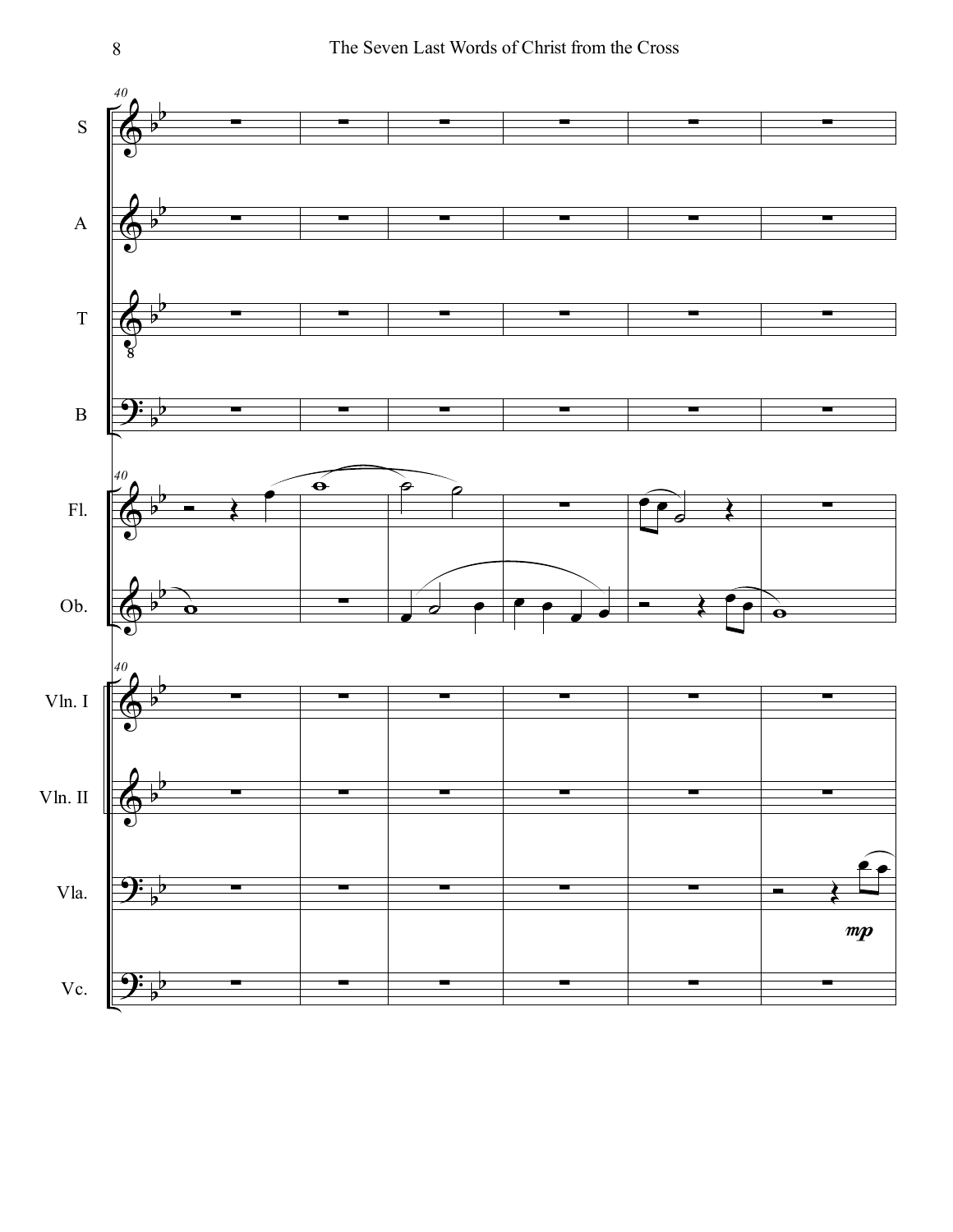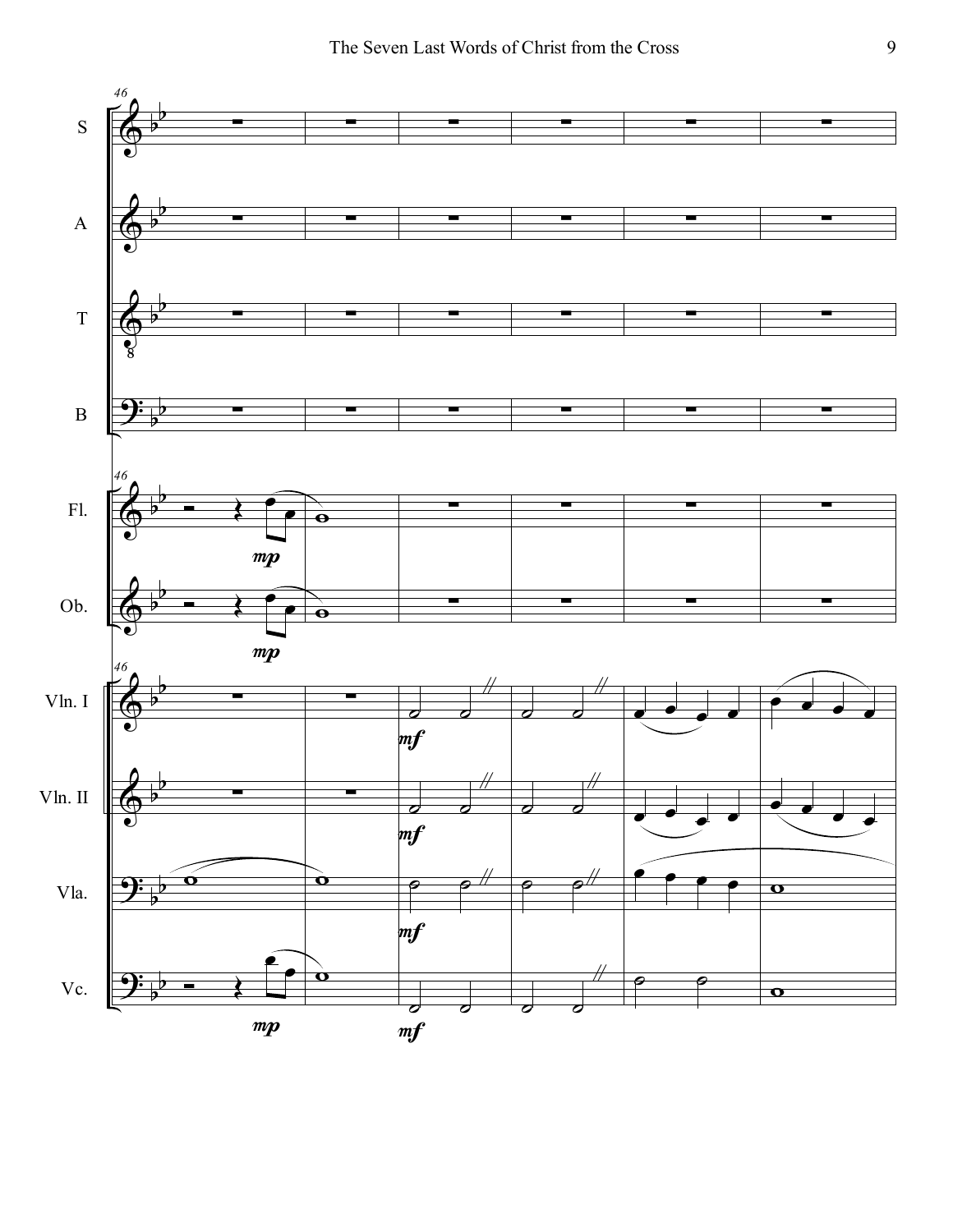

 $mp$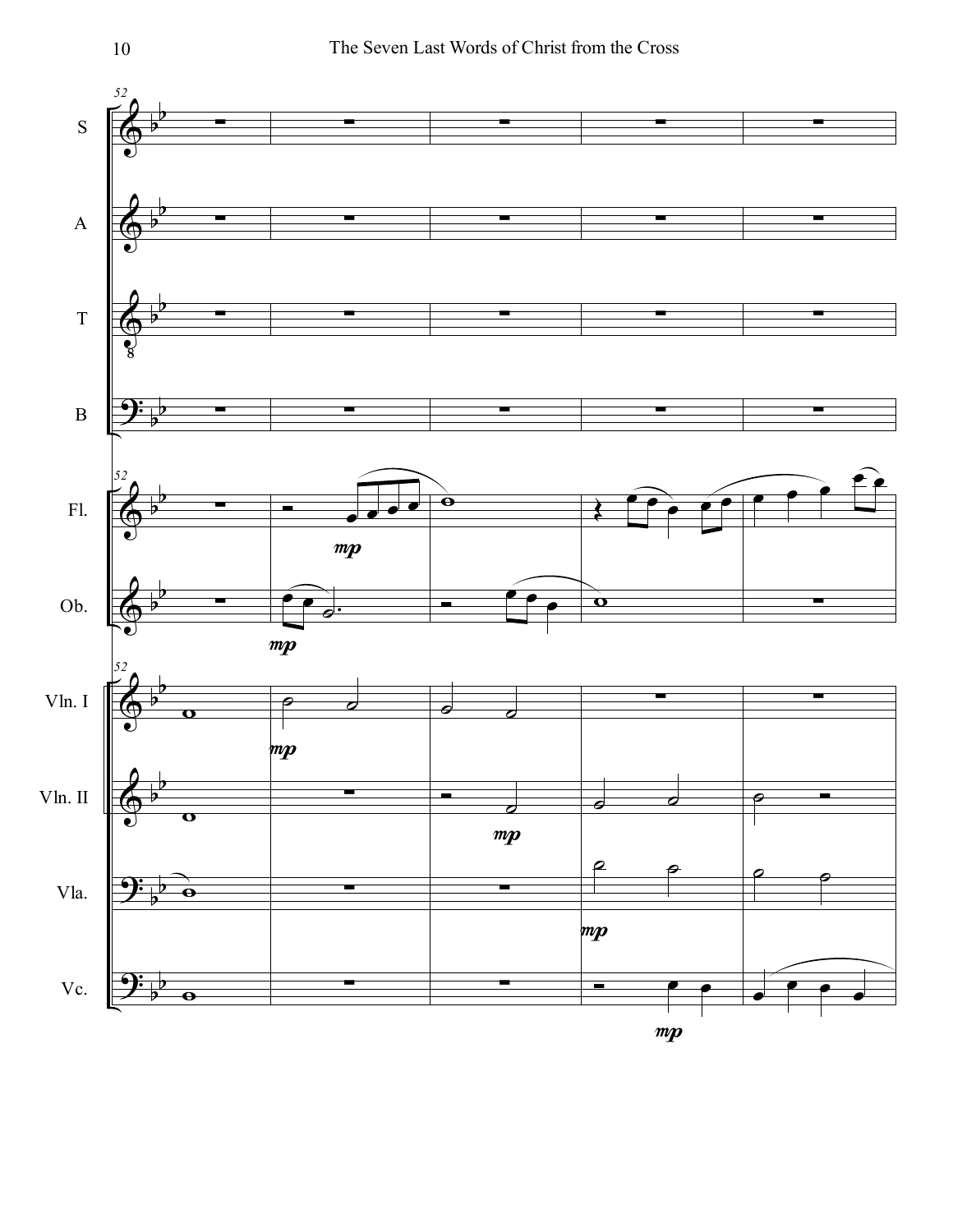